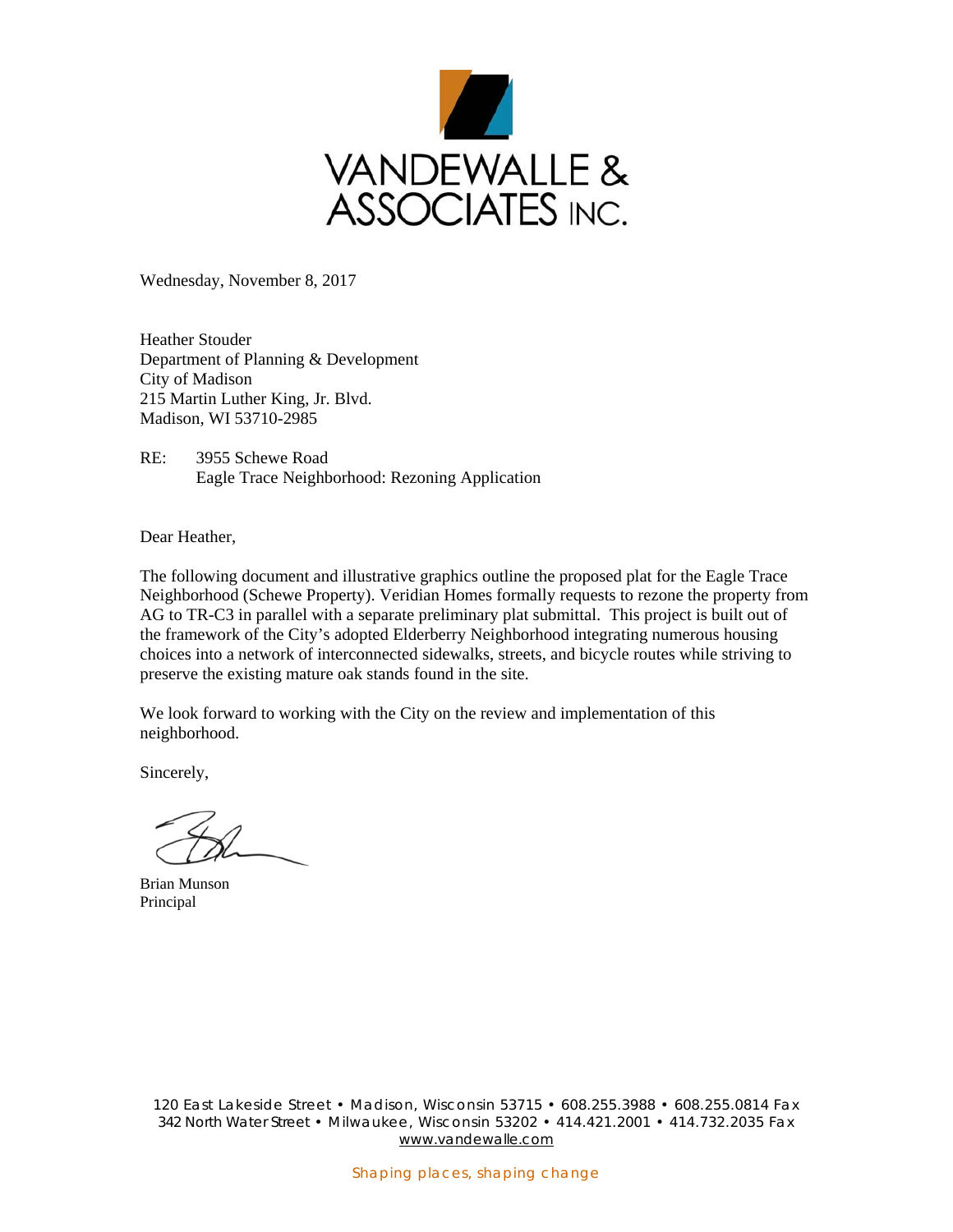APPLICANT: VH Acquisitions, LLC. 6801 South Town drive Madison, Wisconsin 53713 Phone: 608.226.3100 Fax: 608.226.0600 Jeff Rosenberg jrosenberg@veridianhomes.com

PROPERTY OWNERS: Schewe Ltd. Partnership 10918 Cave of the Mounds Road Blue Mounds, Wisconsin 53517

| <b>DESIGN TEAM:</b>      |                          |
|--------------------------|--------------------------|
| Engineering:             | Planning:                |
| D'Onofrio Kottke         | Vandewalle & Associates  |
| 7530 Westward Way        | 120 East Lakeside Street |
| Madison, Wisconsin 53717 | Madison, Wisconsin 53715 |
| Phone: 608.833.7530      | Phone: 608.255.3988      |
| Fax: 608.833.10896       | Fax: 608.255.0814        |
| Dan Day                  | Brian Munson             |
| dday@donofrio.cc         | bmunson@vandewalle.com   |

## **Existing Conditions:**

| <b>Existing Zoning:</b>   | $A-1$                                                                                        |  |
|---------------------------|----------------------------------------------------------------------------------------------|--|
| Proposed Zoning:          | TR-C3                                                                                        |  |
| Address:                  | 3955 Schewe Road                                                                             |  |
| PIN:                      | 070820195504<br>070820195013<br>070820190009<br>070820182410<br>070820187415<br>070820188003 |  |
| Aldermanic District:      | District 9<br>Alder Skidmore                                                                 |  |
| Neighborhood Association: | NA.                                                                                          |  |
| Neighborhood Plan:        | Elderberry Neighborhood Development Plan                                                     |  |
| <b>Plan Designations:</b> | Low Density Residential<br>Park, Drainage and Open Space                                     |  |

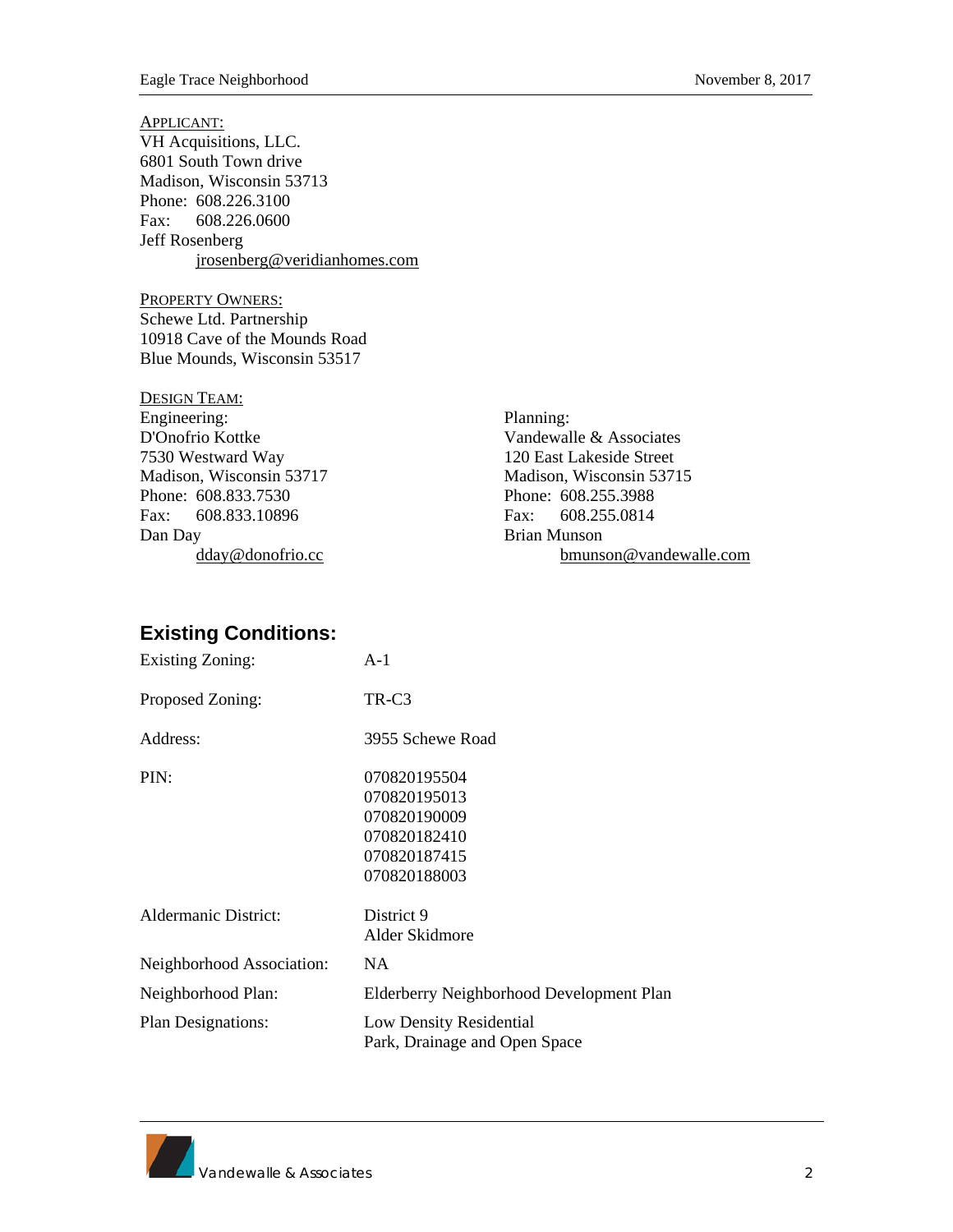| Notifications:              | Alder Skidmore<br><b>DAT</b> Presentations                                                                                                                                                                                                                                   | September 9, 2017<br>November 2,2017 |
|-----------------------------|------------------------------------------------------------------------------------------------------------------------------------------------------------------------------------------------------------------------------------------------------------------------------|--------------------------------------|
| Legal Description:          | See Exhibit A                                                                                                                                                                                                                                                                |                                      |
| Lot Area:                   | 88.79 acres                                                                                                                                                                                                                                                                  |                                      |
| Proposed Use:               | 235 Single Family Homes<br>8.91 acres Parks & Open Space<br>9.50 acres Stormwater Management                                                                                                                                                                                 |                                      |
| <b>Existing Structures:</b> | The existing home and out-buildings located on the parcel will<br>be subject to a future demolition permit request at time of Final<br>Platting.                                                                                                                             |                                      |
| Town of Middleton/City:     | The proposed plan integrates the required maximum of 4<br>dwelling units per acre for the 40 acres adjacent to Pioneer Road<br>and 80' buffer setback to the houses along Pioneer Road; per the<br>adopted City of Madison/Town of Middleton Intergovernmental<br>Agreement. |                                      |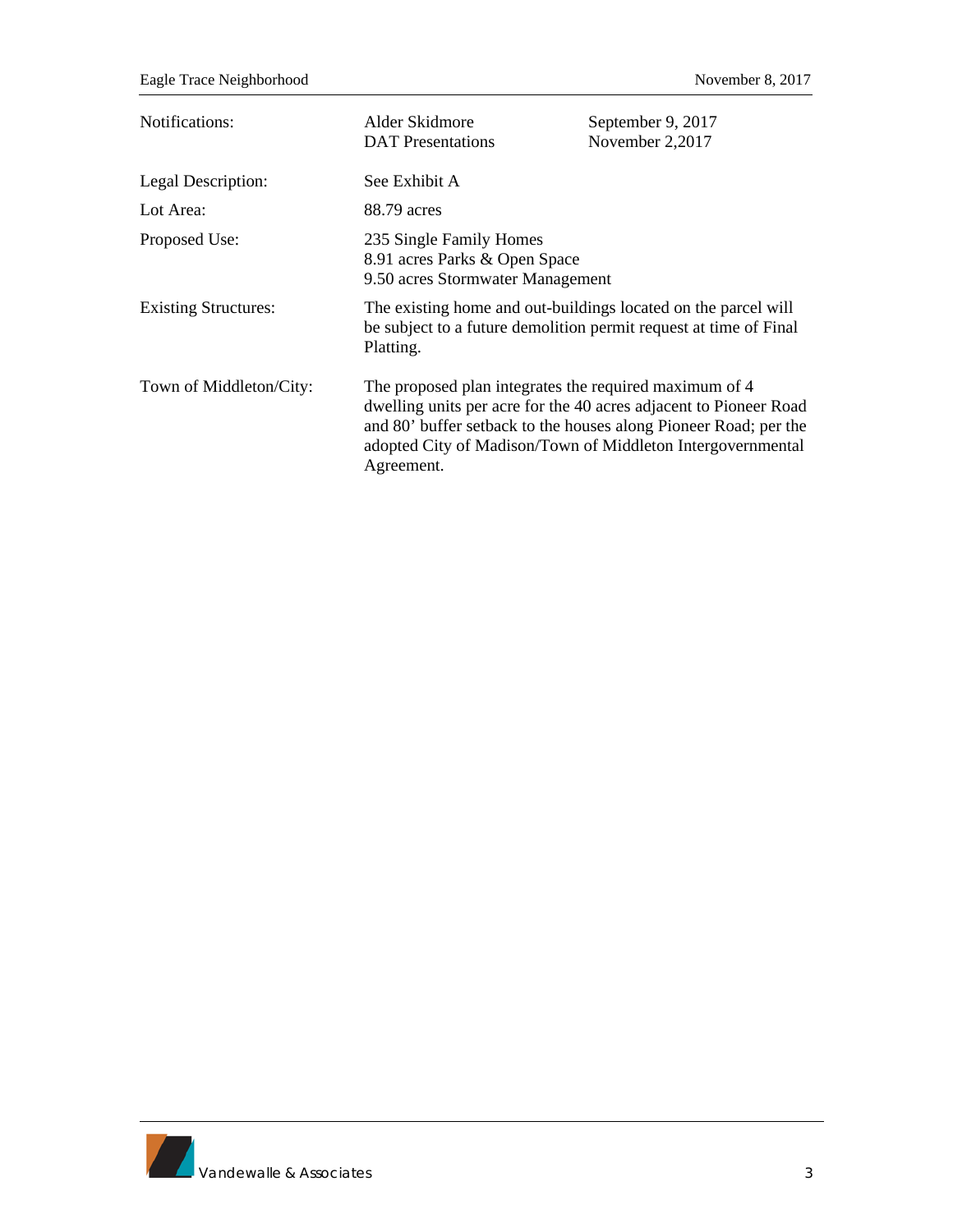## **Exhibits:**

| Exhibit A: | <b>Legal Description</b>                |
|------------|-----------------------------------------|
| Exhibit B: | Alder & Neighborhood Notification       |
| Exhibit C: | Location Map                            |
| Exhibit D: | Elderberry Neighborhood Plan            |
| Exhibit E: | Proposed Neighborhood Illustrative Plan |
| Exhibit F: | <b>Conceptual Phasing Map</b>           |